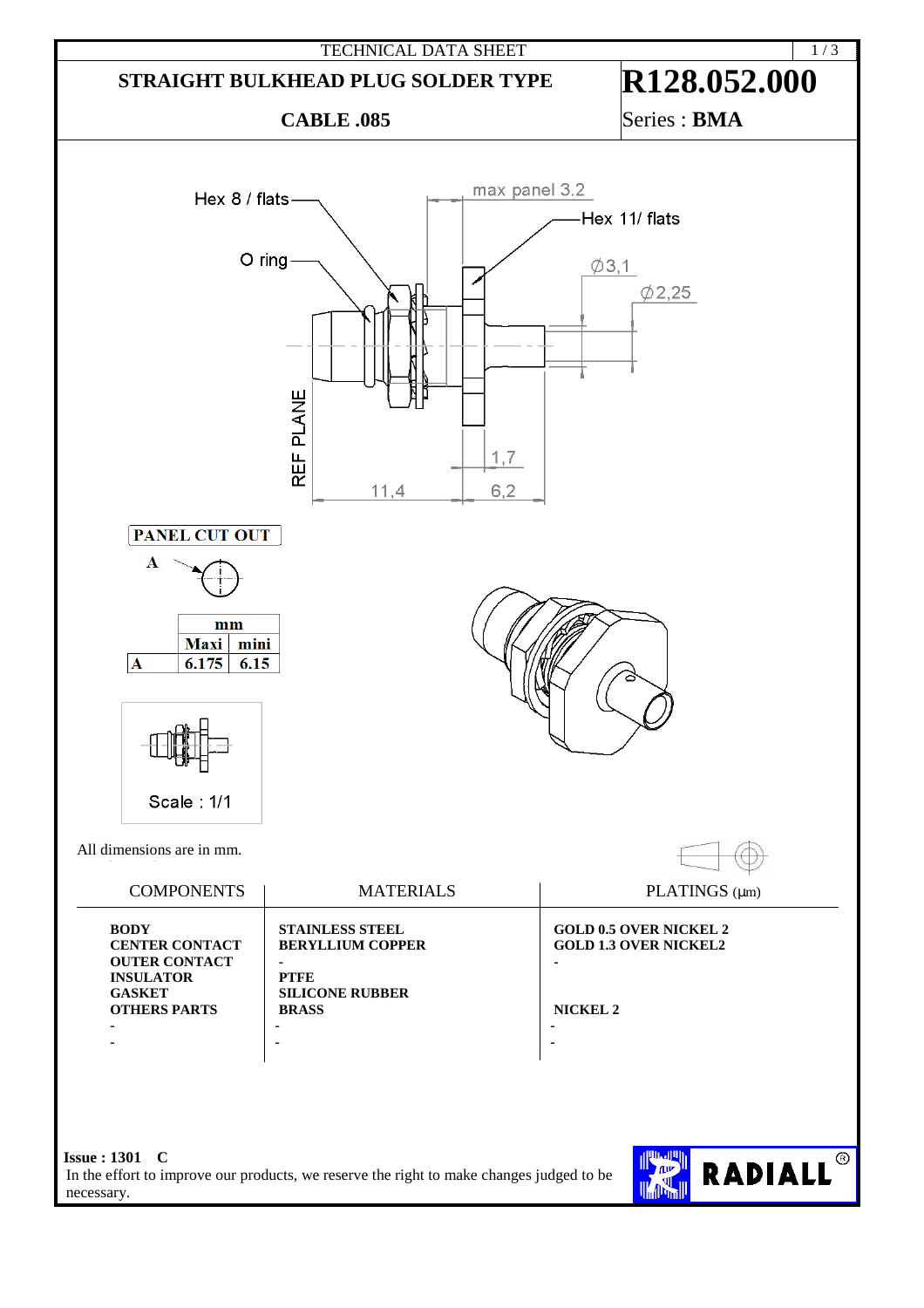## TECHNICAL DATA SHEET 2/3 **STRAIGHT BULKHEAD PLUG SOLDER TYPE R128.052.000 CABLE .085** Series : **BMA PACKAGING** Standard Unit Other **100 OPTION W Contact us ELECTRICAL CHARACTERISTICS** Impedance **50** Ω Frequency<br>VSWR VSWR **1.07** + **0,0100** x F(GHz) Maxi<br>Insertion loss **1.07** + **0,0100** x F(GHz) dB Maxi **0.03**  $\sqrt{F}$ (GHz) dB Maxi RF leakage - ( **NA** - F(GHz)) dB mini<br>Voltage rating 350 Veff Maxi Voltage rating **350** Veff Maxi<br>Dielectric withstanding voltage **1000** Veff mini Dielectric withstanding voltage **1000** Veff mini **Insulation resistance MECHANICAL CHARACTERISTICS** Center contact retention Axial force – Mating end **27** N mini<br>Axial force – Opposite end 27 N mini Axial force – Opposite end<br>Torque NA N.cm mini Recommended torque Mating **NA** N.cm<br>Panel nut **150** N cm Panel nut **150** N.cm<br>Clamp nut **150** N.cm Clamp nut A/F clamp nut **0,0000** mm Mating life **1000** Cycles mini<br>Weight **1000** Q  $0,0000 \text{ g}$ **ENVIRONMENTAL** Operating temperature **-65/+125** ° C<br>Hermetic seal **NA** Atm NA Atm.cm3/s Panel leakage **NA SPECIFICATION CABLE ASSEMBLY Stripping** a b c d e f<br>mm 1.78 0.00 0.00 0.00 0.00 0.0 mm | 1,78 | 0,00 | 0,00 | 0,00 | 0,00 | 0,00 Assembly instruction : Recommended cable(s) KS 1 RG 405 Cable retention - pull off **136** N mini - torque **NA** N.cm **TOOLING**  Part Number Description Hexagon . . . R282.051.000 STRIPPING TOOL R282.062.000 POINTER GAUGE R282.740.000 SOLDERING MOUNTING R282.860.100 SOLDERING POSITIONER **OTHERS CHARACTERISTICS** -